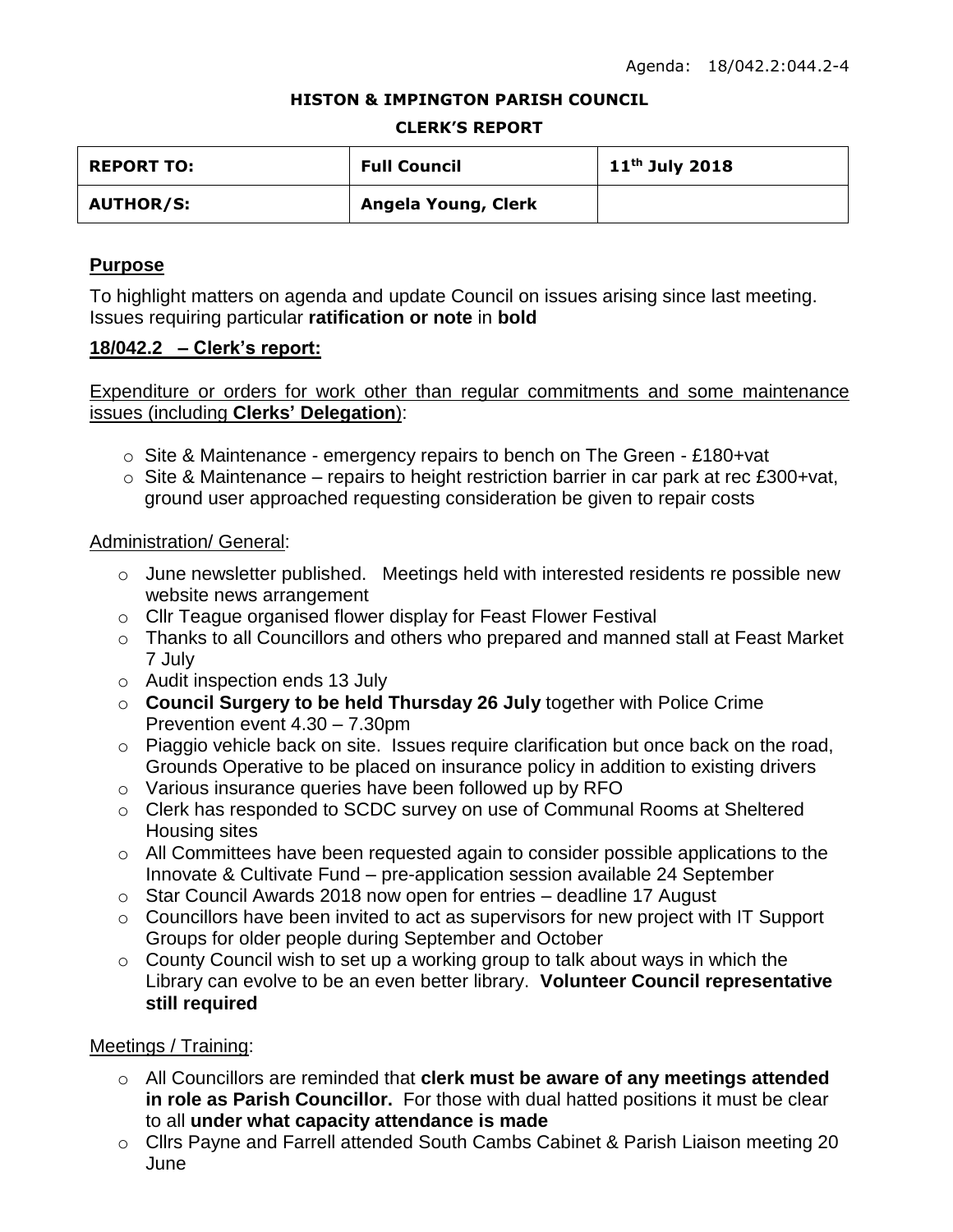- o Cllr Jenkins and Dist Cllr Heylings attended SCDC Village Design Statements meeting 26 June
- o Cllrs Payne and Farrell attended CAPALC "Save The Vision, Shape the Future" seminar 29 June
- o Cllr Ing attended Police Surgery Cambourne 2 July
- o Cllr Farrell attended Affordable Housing Mythbusters Tour 3 July
- o Northstowe Forum (Drop In) due 18 July
- o **Standards Workshop planned for 19 July CANCELLED**. Staff to prepare draft standards and report back by September
- o Site staff training on Dementia Training organised for 21 August. Session for Councillors and wider attendees to follow
- o Possible training on Code of Conduct 3 September all Councillors to attend
- o **Confirmed training**: Councillor Training 12,19, 26 September – Cllr Moore Budgeting and Finance Control 6 Sept – Cllrs Stonham and Moore Role of Internal Auditor 7 Sept – Cllr Stonham Finance for Clerks & RFOs 3 October – Deputy Clerk and RFO
- o **Councillor training date now available via CAPALC Saturday 13 October, Pidley (all 3 sessions in one day) – contact the clerk for details** – recommended for new Councillors especially
- o Clerks and Chair/Vice Chair meet Tuesday p.m. on regular basis

# **Staff matters and holiday/TOIL dates:**

- $\circ$  Office hours. The office is open Monday Thursday 9.30am 12.30pm and Tuesdays 2pm – 4pm. Other times are by appointment
- $\circ$  LMM normal days of work are Monday Wednesday
- o AJY normal days of work are Monday, Tuesday, Thursday and Friday a.m.
- o COB is full time

# **Annual Leave/TOIL:**

AJY: 12 – 13 July; 2 – 8 August; 31 August – 7 September LMM: w/c 16 July; 31 August – 7 September TS: w/c 13 August

**Please let Clerk know your holiday dates** as this greatly aids arrangements in the Council diary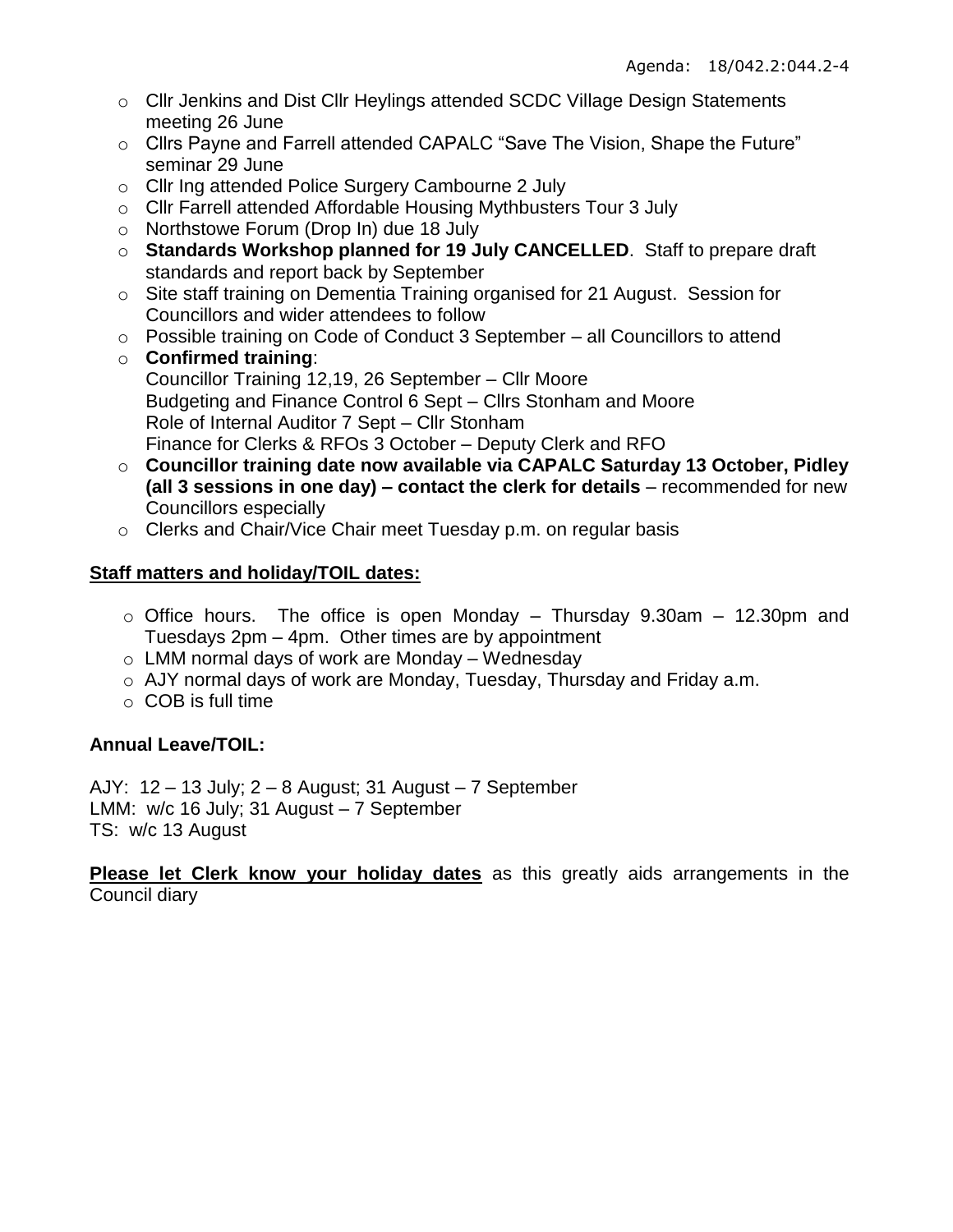### **HISTON & IMPINGTON PARISH COUNCIL**

### **FINANCE REPORT**

| <b>REPORT TO:</b> | <b>Full Council AGM</b>               | <b>12 June 2018</b> |
|-------------------|---------------------------------------|---------------------|
| <b>AUTHOR/S:</b>  | Lynda Marsh, Office<br><b>Manager</b> |                     |

## **Purpose**

To list accounts paid by delegated approval, and payment of outstanding accounts

o Accounts paid by delegated approval – to note only:

| <b>Expenses paid by DDR</b> |                                  |            |                          |        |                               |
|-----------------------------|----------------------------------|------------|--------------------------|--------|-------------------------------|
| <b>Beneficiary</b>          | Description                      | <b>Net</b> | Vat                      | Gross  | <b>Cost Centre</b>            |
| Sharp - Copy IT Solutions   | Copier reading                   | 52.66      | 10.53                    | 63.19  | Administration                |
| Onecom                      | Telephone and broadband          | 94.81      | 18.96                    | 113.77 | Administration                |
| Unity Bank                  | Quarterly service charge         | 41.55      | $\overline{\phantom{0}}$ | 41.55  | Finance & Legal               |
| Barclaycard                 | Staff uniforms, new lock, grease | 140.40     | 28.08                    | 168.48 | Administration,<br>Recreation |
|                             | guns                             |            |                          |        |                               |
| London Fuel Ltd             | Unleaded fuel                    | 25.18      | 5.03                     | 30.21  | Recreation                    |
| <b>British Gas</b>          | Gas account                      | 266.34     | 13.31                    | 279.65 | Recreation                    |
| <b>Total</b>                |                                  | 620.94     | 75.91                    | 696.85 |                               |

| <b>Retrospective Accounts Paid</b><br>by BACS |                                              |            |        |          |             |
|-----------------------------------------------|----------------------------------------------|------------|--------|----------|-------------|
| <b>Beneficiary</b>                            | Description                                  | <b>Net</b> | Vat    | Gross    | Cost Centre |
| Morelock Signs Ltd                            | Vario Radar Speed Sign (as agreed<br>at AGM) | 2,872.00   | 574.40 | 3,446.40 | Highways    |
|                                               |                                              |            |        |          |             |
| <b>Total</b>                                  |                                              | 2,872.00   | 574.40 | 3,446.40 |             |

## **To Approve:**

|                              | <b>Accounts for Approval</b>       |            |                          |        |                |
|------------------------------|------------------------------------|------------|--------------------------|--------|----------------|
| <b>Expenses paid by BACS</b> |                                    | <b>Net</b> | Vat                      | Gross  | Cost Centre    |
| <b>Cllr N Davies</b>         | Travel expenses to Carter Jonas    | 7.20       | $\overline{\phantom{0}}$ | 7.20   | Administration |
| Cllr J Teague                | <b>Flower Festival expenses</b>    | 35.99      | -                        | 35.99  | Administration |
| Print-Out                    | A2 colour printing                 | 6.00       | 1.20                     | 7.20   | Administration |
| P De Matos                   | Playing Out Scheme - traffic cones | 25.00      |                          |        |                |
|                              | (grant funded)                     |            | 4.99                     | 29.99  | Environment    |
| <b>CAPALC</b>                | Training 'Share the Vision'        | 30.00      |                          | 30.00  | Administration |
| R Hovells                    | Office cleaning                    | 30.00      |                          | 30.00  | Administration |
| <b>Helena Perry</b>          | High St & Beyond - expenses re     | 40.00      |                          | 40.00  | Environment    |
|                              | planters                           |            |                          |        |                |
| <b>ESPO</b>                  | Stationery                         | 54.67      | 10.93                    | 65.60  | Administration |
| D A Pest Control             | Control of rats                    | 90.00      |                          | 90.00  | Recreation     |
| Ben Burgess Ltd              | Machinery repair - 36" Allett      | 186.36     | 37.27                    | 223.63 | Recreation     |